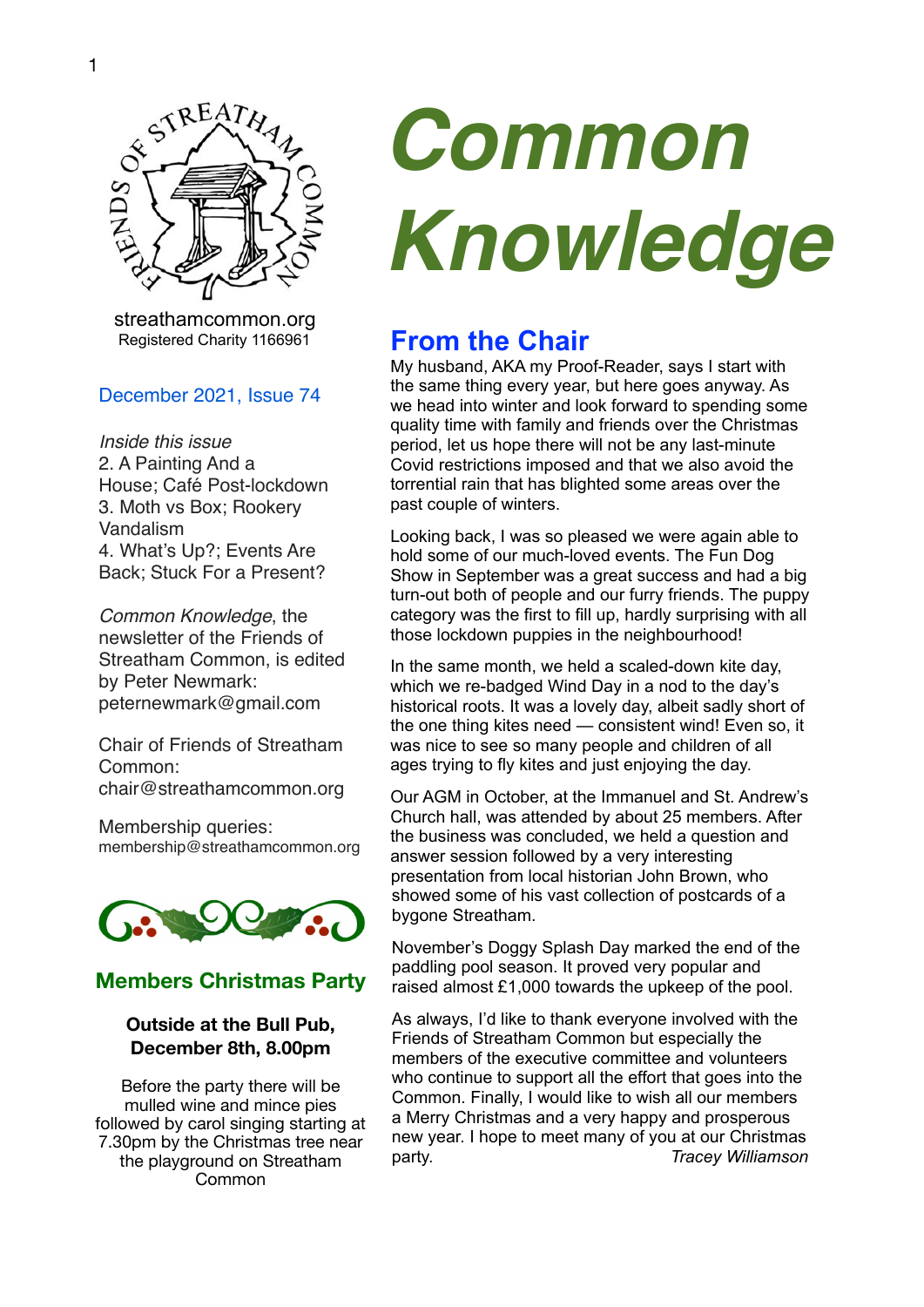

#### **A Painting And a House**

To many artists there seems to be a certain magic about our Common. Its panoramic views and dramatic skies have caught the eye of a host of artists, rendering in the medium of their choice the views laid before them. To this host of artists can be added the name of Francis James Turner, born in 1840 and who lived at Firfield, 25 Streatham Common South, where he died in 1921. He was an accomplished and notable landscape and figurative artist and whilst living at Streatham, Francis painted the watercolour shown here, '*The Grove from Streatham Common'* in October 1919. The view looks across the open countryside of Norbury and down towards Green Lane and further to the Wandle Valley and North Downs. The view, from what is now Norwood Grove, also shows the immediate countryside before the spread of suburban housing of inter-war years.

His house was later to acquire further interest when it became the home of Leila Berg from 1955 to 1985. Leila was an established author and famous for her 'Nipper' series of children's books. Her

interest and activities also extended to the world of politics, such that many a meeting of the local branch of the Campaign for Nuclear Disarmament was held in her basement. The basement also contained a small free cinema seating some 23 people and known as Studio 16. In it, the latest foreign films and musicals, plus the Bergs own locally made productions, some of which, it is said, having been filmed on Streatham Common, were enjoyed by friends and relatives. *Graham Gower*

#### **Café Post-lockdown**

Better late than never, The Rookery Café literally re-opened its doors on November 2nd. Rather than only serving customers takeaways as early on in lockdown, or allowing them to sit outside, as happened later, they can now occupy tables inside if they so wish, although there are only six tables to allow enough spacing. Payment can be by card or via the App that has been in use since lockdown, but not by cash.

The outside area and immediate environs of the café remain a bit of a mess. Most noticeable is that the wooden perimeter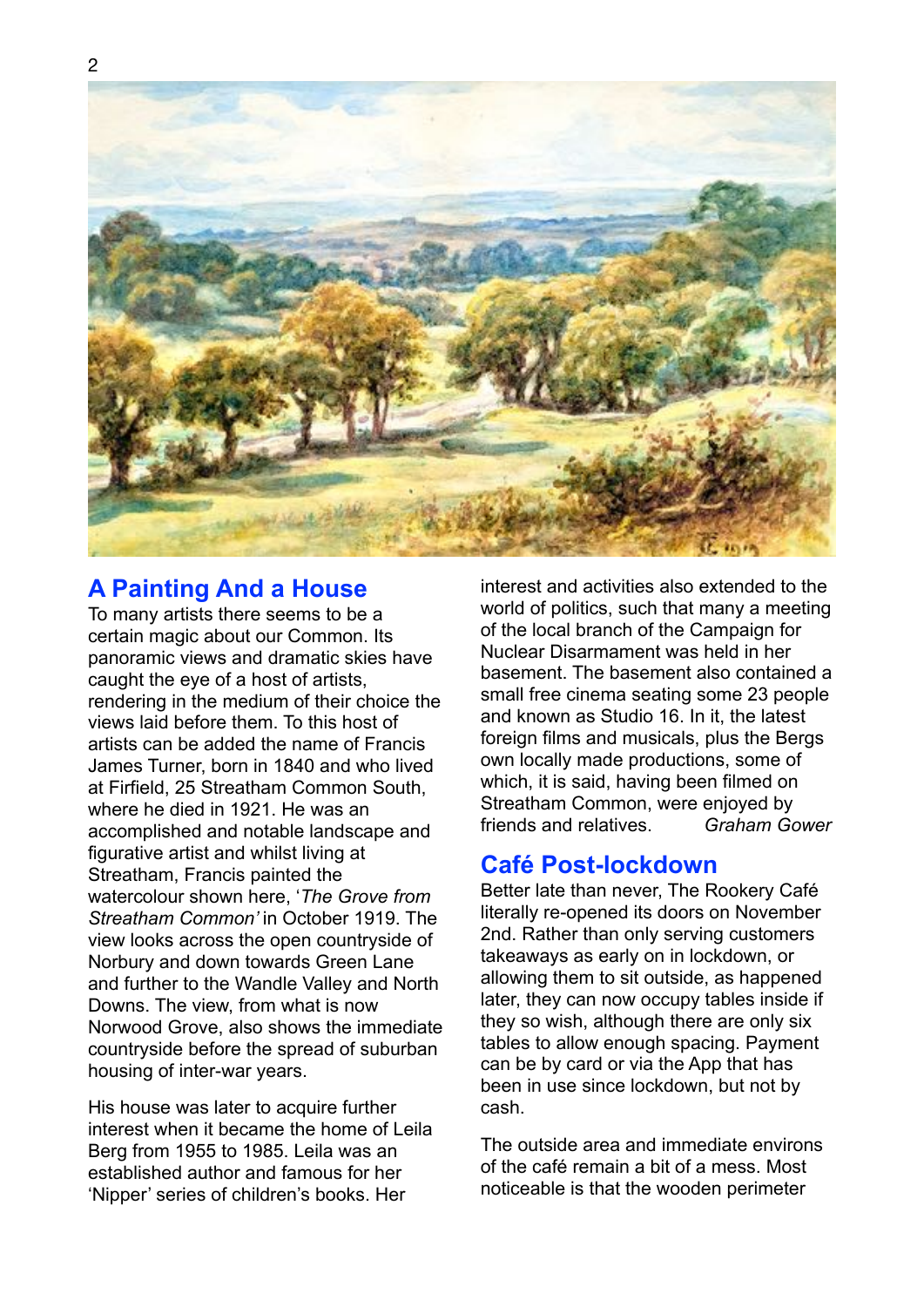fencing is on its last legs. It is beyond repair and Lambeth Council plans to replace it with metal fencing of the type around the playground. The Friends, for their part, have agreed that some of the Parks Investment Levy (charged by Lambeth to organisers of events on the Common) should be put towards the cost

the owners of the café would also make a donation. Lambeth Council is waiting for the contractor to provide a start date. The area just outside the fencing took a

of the fencing. It would be nice to think that

real beating during lockdown as a result of customers waiting there for their orders. It is now largely bare earth rather than grass and almost certainly needs re-seeding. We are assured this will happen but not until the origins of the leak that is causing part of The Rookery lawn to flood has been traced.

#### **Moth vs Box**

And the winner is Moth!

For the past few years, the low box hedges around some of the flower beds in The Rookery's Old English Garden have been under attack by the caterpillars of the boxtree moth (*Cydalima perspectalis*). This is a relatively new problem because the moth only arrived accidentally in the UK from South-east Asia in 2007, since when it has wreaked havoc wherever it has spread to.

The Rookery's gardeners have fought hard



to keep the problem under control, using chemical and (speciesspecific) biological pesticides, but have now thrown in the towel.

*Newly planted hedge*

With the help of a £2,000 donation from

the Friends, the box (*Buxus*) will be replaced by box-leaved holly (also known as Japanese holly or *Ilex crenata*). The gardeners and volunteers have already replaced most of one hedge and have ordered more plants to complete the job.

## **Rookery Vandalism**

When vandals pushed most of the benches on the top tier of The Rookery



down the slope on September 16th, damaging many of them, the news caused widespread disbelief and anger. It was not, of course, the first

instance of vandalism at the site - and there have two more involving some benches since - but it is certainly the worst.

In response to requests, SCCoop and the Friends immediately and gratefully started taking donations towards the cost both of repairs and of installing CCTV.

A total of nine benches were badly damaged. Six of these have been professionally repaired using about £4,000 of donated money but are not yet ready to be re-installed. The other three are beyond repair and will need to be replaced. In due course all the benches will be bolted to the ground to prevent them being moved.

With some reluctance, SCCoop and the Friends feel that it is now time to use CCTV to deter vandalism and identify those involved with a view to prosecution. It is not just the cost of repairs that has influenced the decision but also the time that SCCoop's staff have to spend on making good the damage at the expense of working on the gardens. What and where CCTV might be installed and how it is to be fully funded is under active discussion.